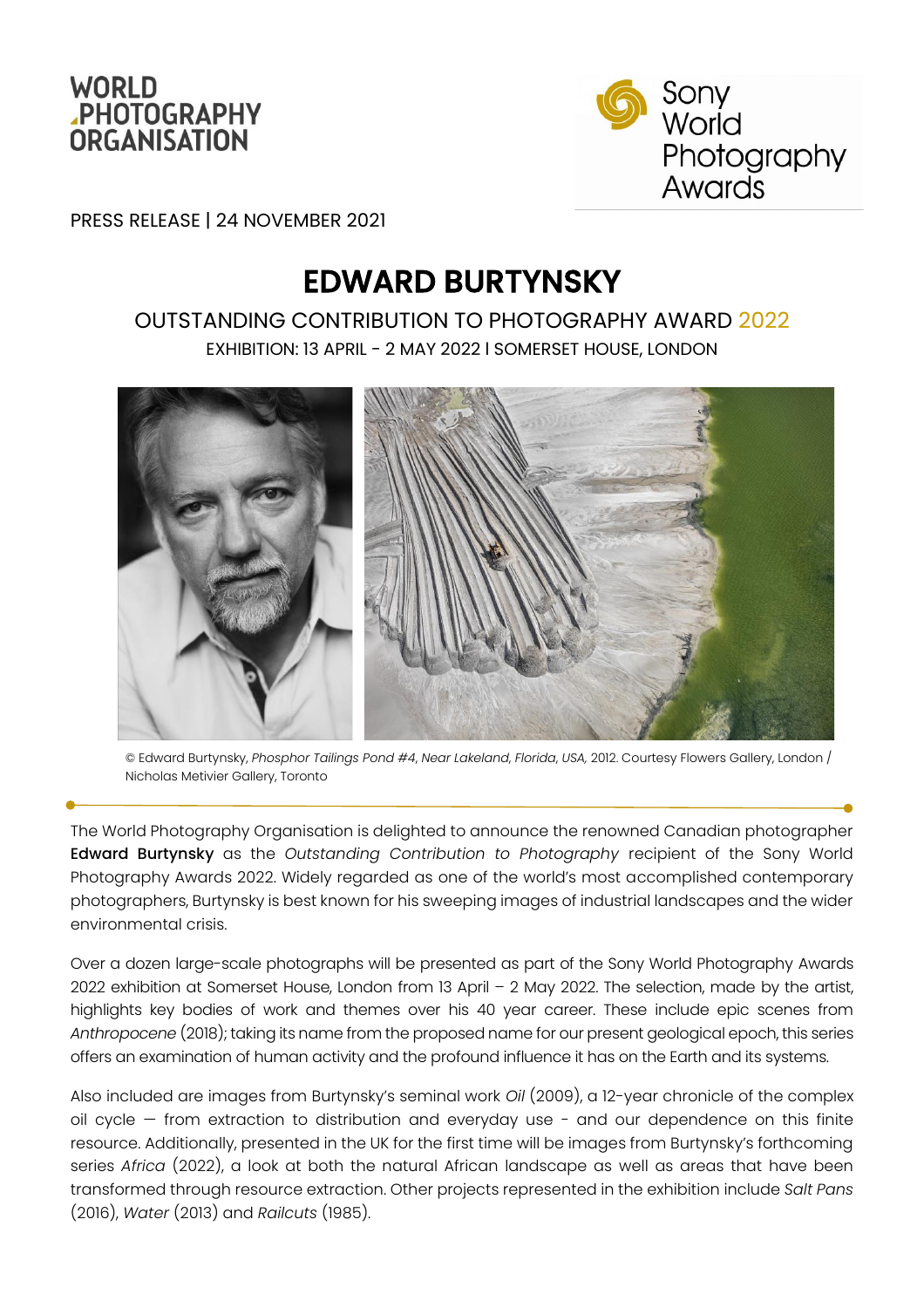Burtynsky was born in 1955 of Ukrainian heritage in St. Catharines, Ontario and received his BAA in Photography / Media Studies from Ryerson University in 1982. Growing up watching cargo ships passing through his hometown, and exposed to his father's work at the General Motors plant where he later worked himself, Burtynsky's imagination was captured by the profound scale of human production, influencing the development of his own photographic style.

His imagery explores the collective impact we as a species are having on the surface of the planet. In striking depictions of vast human-altered landscapes Burtynsky lays bare the awesome scale of infrastructure and destruction fuelled by systems of capitalism and consumption. Taken predominantly from a bird's-eye view, vistas of scarred mountain ranges, desiccated bodies of water, quarries, mines, agriculture and sprawling urbanism are distilled into painterly abstractions of colour and form. Both wondrous and terrifying, Burtynsky's meticulously executed compositions lure viewers with their aesthetic beauty and keep them transfixed as unsettling details begin to emerge, revealing the scope of the devastation captured.

Commenting on his work and acceptance of the award, Edward Burtynsky says: '*I am very excited to accept this award. My work over the last 40 years has given me the privilege to see the world, understand the problems that we are facing, and bear witness to it all with my camera. The different photographs in this exhibition are best viewed as one body of work; together they are a lament to the loss of nature. There is a dynamism to each image - they allow the viewer to go up close and unpack things, to understand the scale, and really dig in.*'

The *Outstanding Contribution to Photography* honours a person or group of people that have made a significant impact on the photographic medium. As its 15th recipient Edward Burtynsky joins a distinguished list of iconic names including William Eggleston (2013), Mary Ellen Mark (2014), Martin Parr (2017), Candida Höfer (2018), Nadav Kander (2019), Gerhard Steidl (2020) and Graciela Iturbide (2021) to name a few.

The overall winners in the Student, Youth, Open and Professional competition of the Sony World Photography Awards 2022 will be announced on 12 April 2022. For more information about upcoming announcement and winners please visit [www.worldphoto.org](http://www.worldphoto.org/)

# IMAGES AVAILABLE AT **WORLDPHOTO.ORG/PRESS**

#### **PRESS CONTACTS**

FOR FURTHER INFORMATION, PLEASE CONTACT:

Inbal Mizrahi on [press@worldphoto.org](mailto:press@worldphoto.org)

### NOTES TO EDITORS

#### ABOUT SONY WORLD PHOTOGRAPHY AWARDS

Produced by the World Photography Organisation, the internationally acclaimed Sony World Photography Awards is one of the most important fixtures in the global photographic calendar. Now in its 15th year, the free-to-enter Awards are a global voice for photography and provide a vital insight into contemporary photography today. For both established and emerging artists, the Awards offer world-class opportunities for exposure of their work. The Awards additionally recognise the world's most influential artists working in the medium through the Outstanding Contribution to Photography Awards; previous recipients include Martin Parr, William Eggleston, Candida Hofer, Nadav Kander, Gerhard Steidl and Graciela Iturbide. The Awards showcase the works of winning and shortlisted